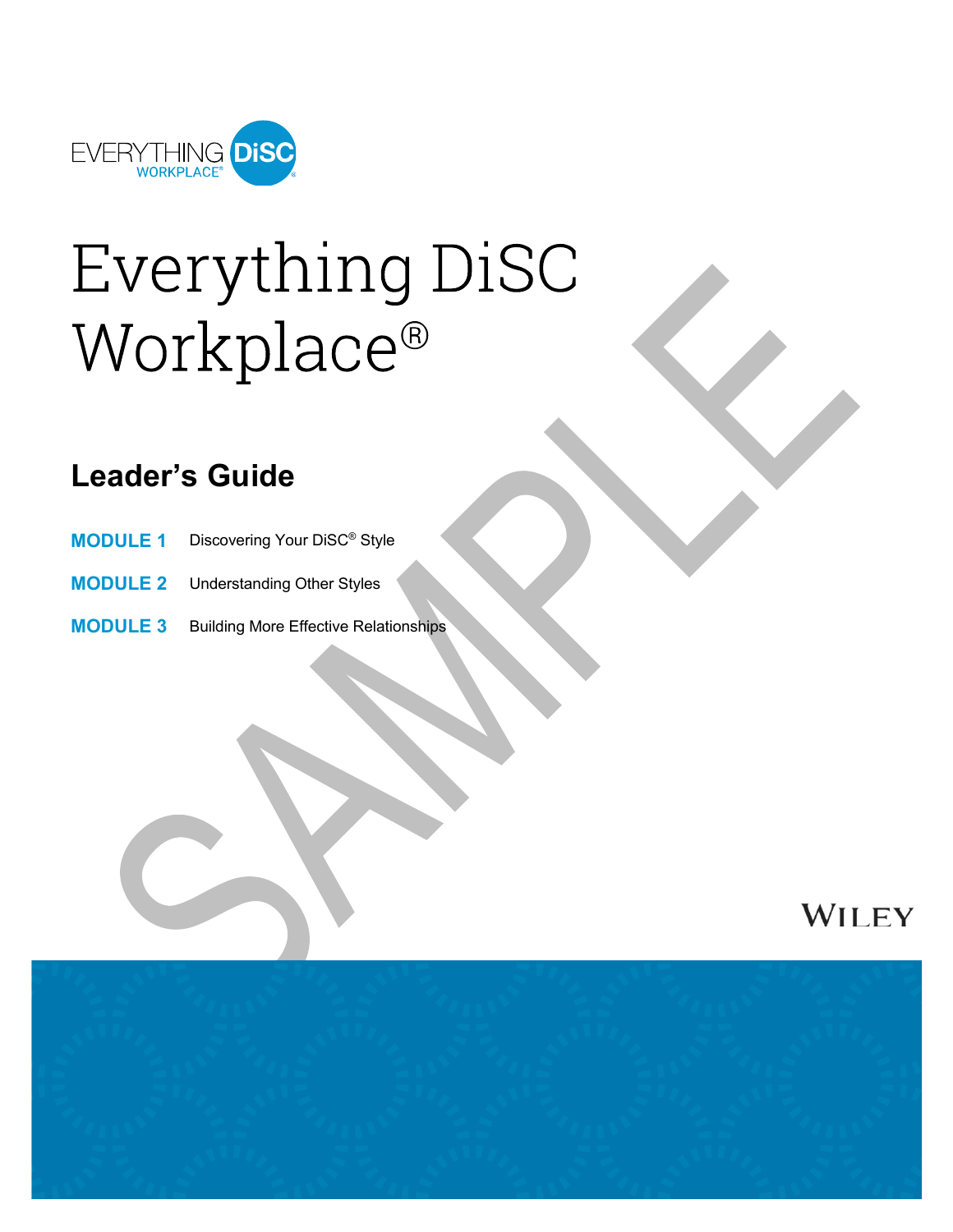# **Module 1 Overview**

#### **Length:** 90 minutes

#### **Activities:**

- Individual
- Small Group
- Large Group

#### **Materials:**

- Handout 1.1
- Handout 1.2
- Flip chart and markers
- *Everything DiSC Workplace® Profile:* pp. 2–6

#### **Goals:**

- Learn about the DiSC<sup>®</sup> model and the Everything DiSC Workplace<sup>®</sup> Map
- Identify your style and explore the priorities that drive you during your workday
- Discover the similarities and differences among the DiSC styles

#### **Activity Description:**

Participants walk through the framework of the DiSC model and watch a video that introduces the model. They learn about their DiSC styles, how their priorities influence their actions, and what motivates and stresses them. They then create flip-chart descriptions of a day in the life of their styles and share them with the large group. Finally, they reflect on what they've learned and write down ideas they want to remember.





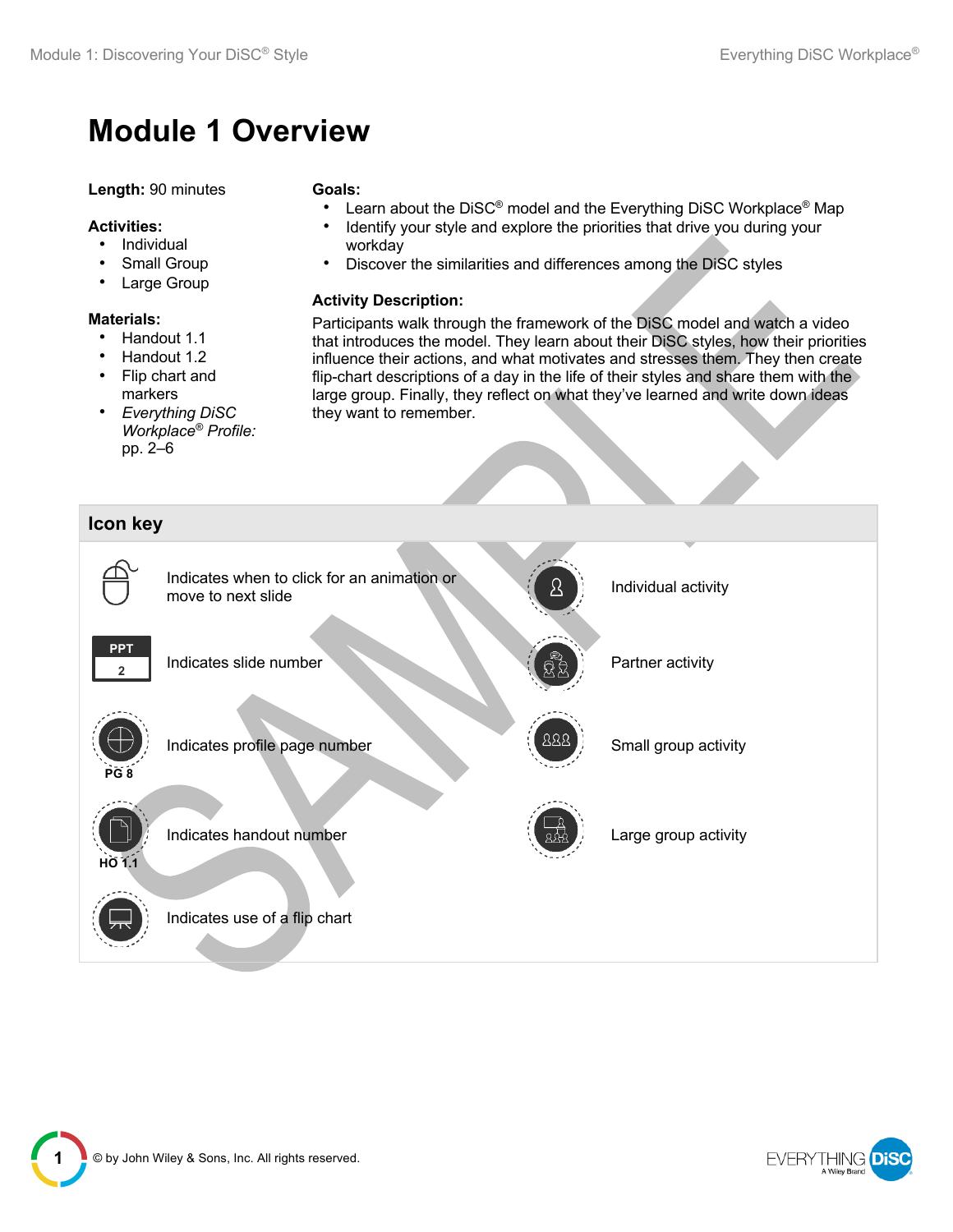# **Activity Prep**

Before you begin, prepare four flip-chart posters as shown below, or use the poster templates in the Support Materials folder to have them professionally printed in advance.

Place each poster on one of the four walls of the room as follows: "Fast-paced & Outspoken" poster in the front of the room. "Cautious & Reflective" poster in the back of the room. "Questioning & Skeptical" poster on the left side of the room (as you face the front). "Accepting & Warm" poster on the right side of the room.



#### **Note to facilitator**

References to the *Everything DiSC Workplace® Profile* page numbers in this facilitation are based on an unaltered profile. If you have customized the profile to remove or re-order pages, you will need to adjust page numbers in your facilitator script and on the facilitation slides.



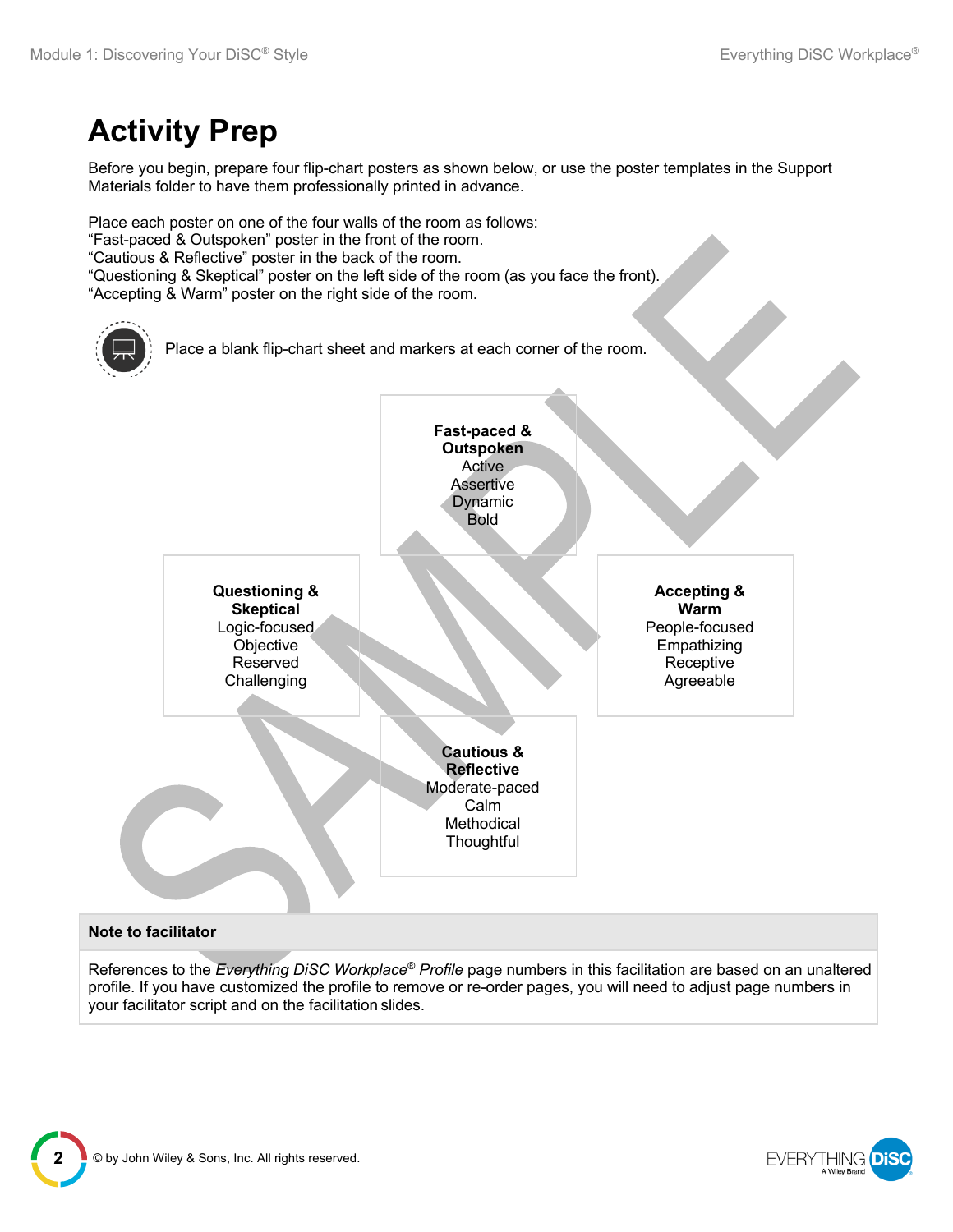

#### **STEP 1: Define the problem and activate participants' previous experience 30 minutes: Large-Group Activity, Video**

Participants walk through the framework of the DiSC® model and watch a video that introduces the model.

#### **Note to facilitator:**

Begin the session by introducing yourself and addressing session logistics such as bathroom locations, respectful operating practices, break times, and parking lot for questions.

#### **Note to facilitator:**

If you wish to conduct a more in-depth activation of previous experience, begin the session with a discussion around the following questions:

Are there people in this organization you get along with really well?

Are there some (no names please) that you don't get along with?

Why do you think that is?



# **SAY**

**SAY**

- Have you ever wondered why it's so easy to work with some people and more challenging to work with others?
- Let's begin by looking at some basic differences among people.

#### **4 PPT**

- $\oplus$  In the front of the room, I have a poster labeled "**Fast-Paced & Outspoken**."
- The other words on this chart are "Active," "Assertive," "Dynamic," and "Bold."
- In the back of the room, there is another poster labeled "**Cautious & Reflective**."
- The other words on this chart are "Moderate-paced," "Calm," "Methodical," and "Thoughtful."



#### **INSTRUCT**

 $\bullet$   $\hat{\mathbb{C}}$  l'd like you to stand at either the front or the back of the room, based on the words you think tend to describe you best.

*Give participants a minute to place themselves.*

#### **INSTRUCT**

• Take a minute to notice (introduce yourself to) the people in your group.

*Give participants a minute to observe their groups.*

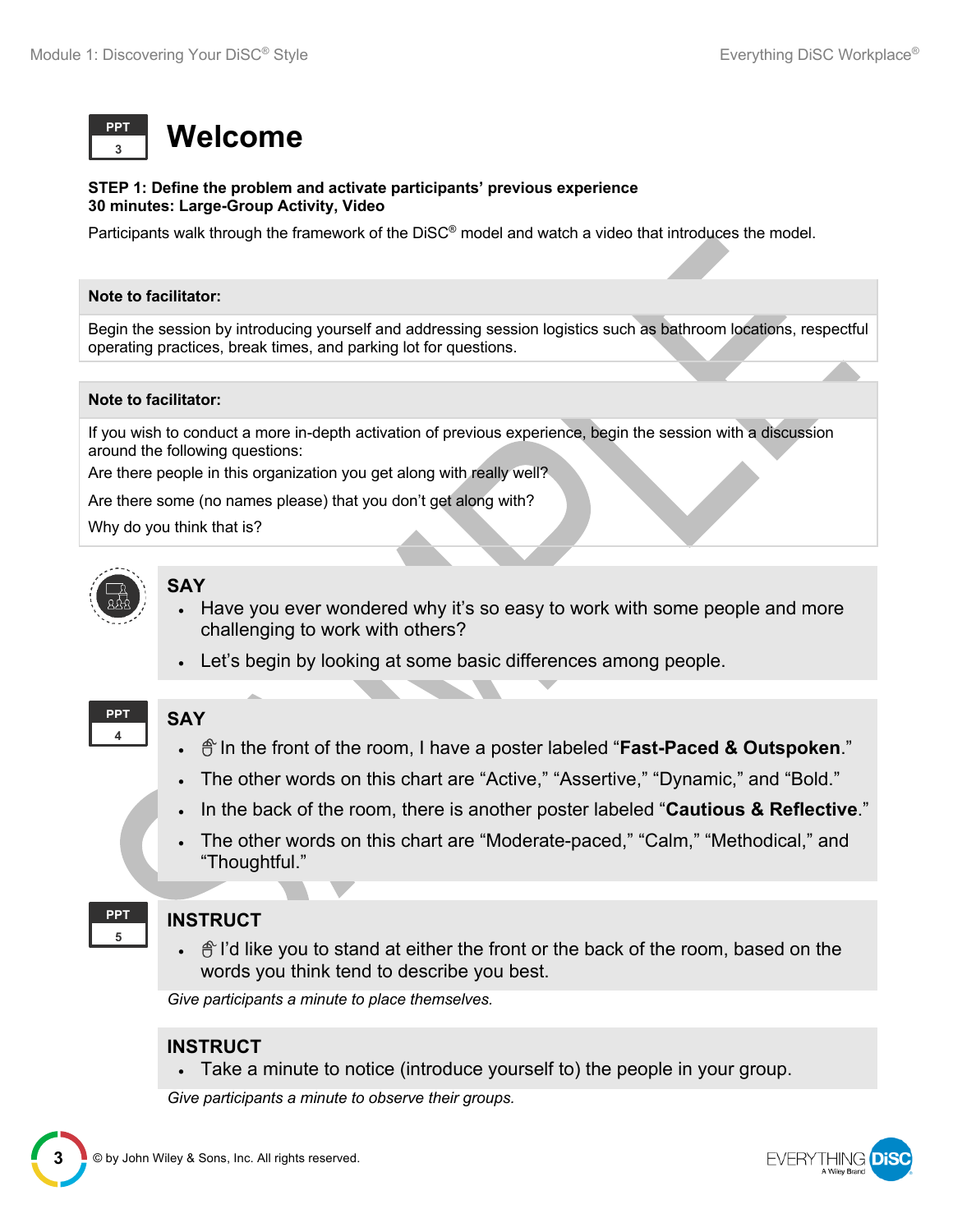

## **SAY**

- $\hat{\sigma}$  Now let's see what happens if I ask you to think about yourself in a different way.
- On this wall (*to the left when facing the front*), I have a poster labeled "**Questioning & Skeptical**."
- The other words on this chart are "Logic-focused," "Objective," "Reserved," and "Challenging."
- On this wall (*to the right when facing the front*), there is a poster labeled "**Accepting & Warm**."
- The other words on this chart are "People-focused," "Empathizing," "Receptive," and "Agreeable."
- **7 PPT**

## **INSTRUCT**

 $\bullet$   $\hat{\mathbb{P}}$  Again, go to the poster that you think best describes you.

*Give participants a minute to place themselves.*

## **INSTRUCT**

- Look at the people in this group.
- Notice (introduce yourself to) any who were not in your last group.

*Give participants a minute to observe their groups.*

## **INSTRUCT**

• Now, look around the room and take note of people who weren't part of either group you chose.

*Give participants a minute to look around.*



# **SAY**

- So far, you have chosen two different groups based on how you tend to see yourself.
- Now let's see what happens when you get together with people who answered both questions the same way as you did.



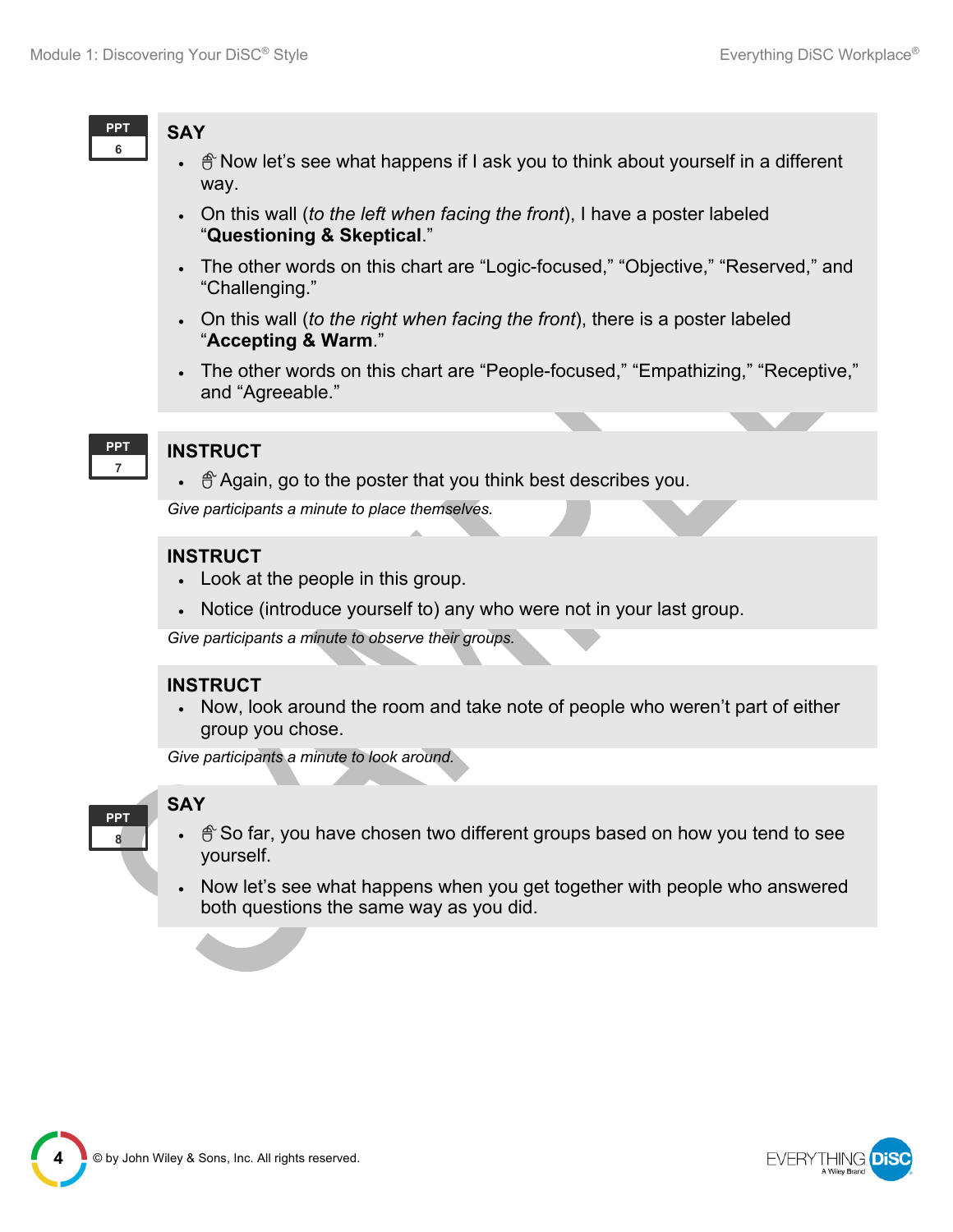

#### **INSTRUCT**

- If you answered **Fast-Paced & Outspoken** and **Questioning & Skeptical**, please come to this corner. *(Direct them to front-left corner.)*
- *(Wait while participants move to this group.)*
- If you answered **Fast-Paced & Outspoken** and **Accepting & Warm**, please come to this corner. *(Direct them to front-right corner.*)
- *(Wait while participants move to this group.)*
- If you answered **Cautious & Reflective** and **Accepting & Warm**, please come to this corner. *(Direct them to back-right corner.*)
- *(Wait while participants move to this group.)*
- If you answered **Cautious & Reflective** and **Questioning & Skeptical**, please come to this corner. *(Direct them to back-left corner.)*
- *(Wait while participants move to this group.)*



# **INSTRUCT**

- $\bullet$   $\hat{\mathbb{F}}$  Each corner has a sheet of flip-chart paper.
- In your groups, talk about why you answered the questions the way that you did, giving examples.
- Record your responses on the flip-chart paper.

*Give participants 4–5 minutes to discuss.*

#### **Note to facilitator:**

If any participants think that they have chosen the wrong group after the discussion has begun, invite them to join another group.



# **INSTRUCT**

I'd like one person from each group to present to the rest of us some of the things you found out about one another.

*Allow all groups to present, then have them return to their seats.*

# **SAY**

- As you can see, although you have many things in common with your small group, there are many differences represented here as well.
- Today, you'll learn how Everything DiSC<sup>®</sup> will provide you with a way to look at and better understand these similarities and differences.